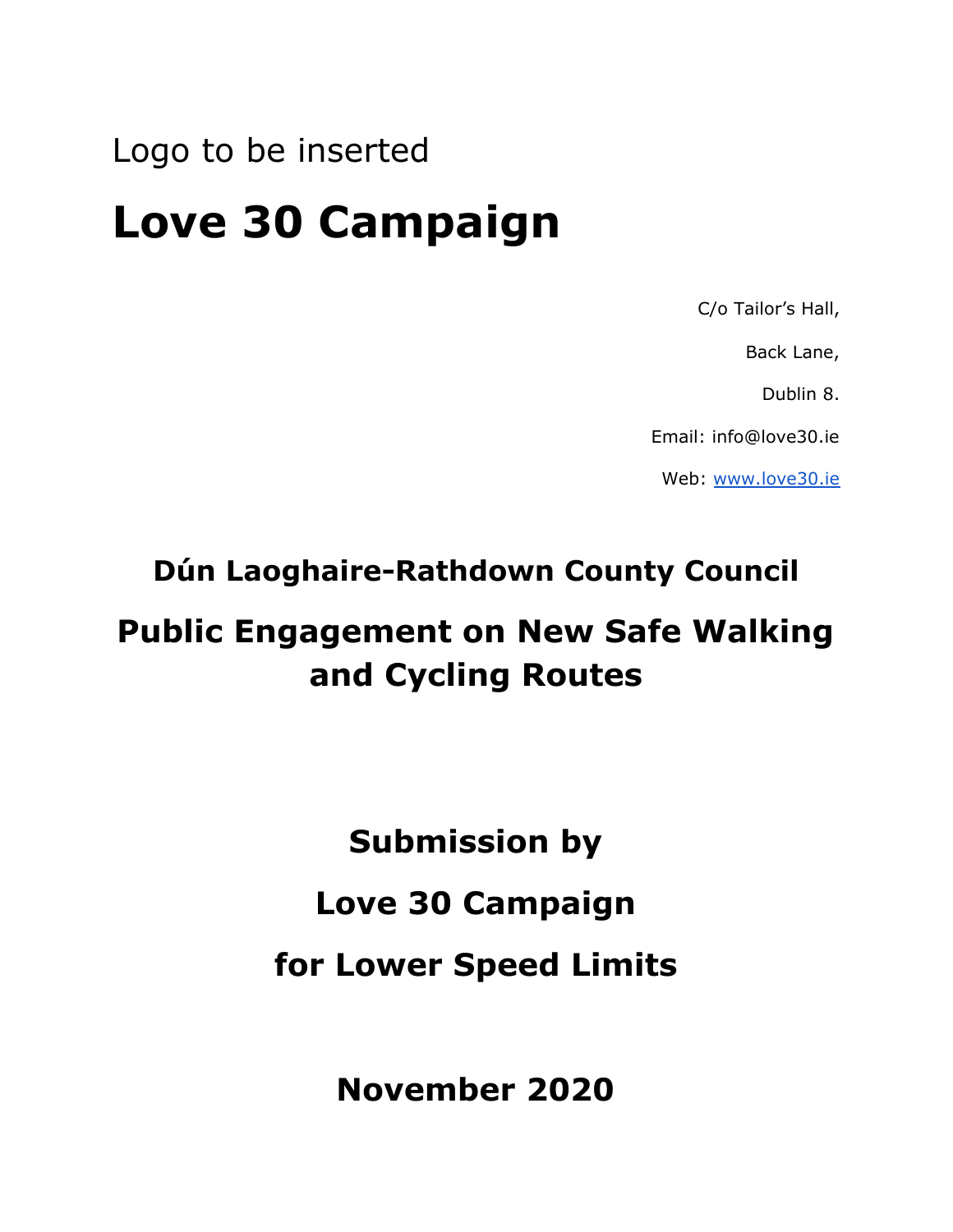The Love 30 Campaign is a national alliance of individuals and organisations who support lower speed limits in urban areas. We campaign for the introduction of more 30 km/h zones in urban areas, but particularly in town centres, residential areas, and near schools and other places of public assembly. The Campaign consists of walking groups, cycling campaigners, supporters of children's right to walk & play, and others who recognise the benefits of lower speed limits.

Our supporters include:

- UK's 20's Plenty for Us
- Dublin Cycling Campaign
- · Green Schools Travel
- European Network for 30 km/h
- Cyclist.ie, the Irish Cycle Advocacy Network
- · Jake's Legacy
- · Irish Pedestrian Network
- **Phizzfest**
- · A Playful City
- · An Taisce
- · Councillors, TDs, Senators and MEPs from across the political spectrum support the campaign

Love 30 commends Dún Laoghaire-Rathdown County Council on its proposals to pilot three new safe routes to upgrade and connect the existing walking and cycling network in the County. Love 30 hopes that these safe routes will encourage more people to walk or cycle within the County and, especially, that more children will be encouraged and permitted to travel to school on foot, by bicycle or by scooter.

The proposals to use existing segregated cycle routes and to modify junctions is commended but Love 30 is disappointed to note that, apart from a section of Avoca Avenue, it is not proposed to introduce 30 km/h speed limits on roads where